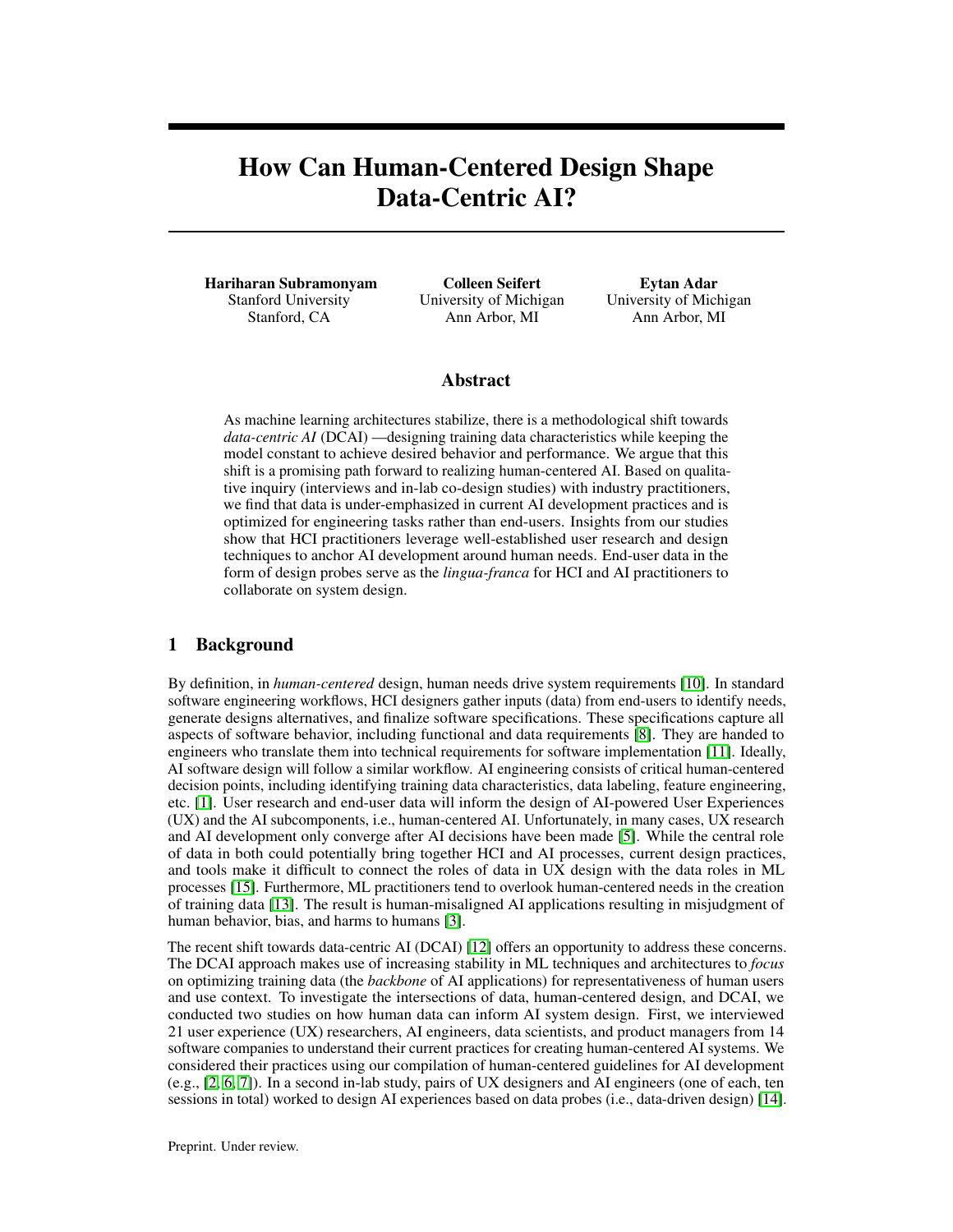We report three critical insights from these studies highlighting how to incorporate end-user data into the design of AI systems.

# 2 Three Key Insights

#### 2.1 HCI can lead Engineering-Centric DCAI towards Human-Centric Data

We learned from our interviews that AI model goals drive training data requirements in current workflows. When exploring novel AI capabilities, AI researchers don't always know what data might be informative; consequently, requirements for data and its characteristics, such as variables, data types, labels, and the number of data points, evolve through a "trial and error" approach. Study participants described focusing on optimizing the AI development process, so training data initially involved small datasets often collected from their own team. Participants described an "unwritten agreement" that teams will provide data for model development. This approach is expedient, lowers costs of data access, and bypasses formal procedures necessary for human data collection, but falls short of capturing the wants of potential users. Further, engineers also reported striving for "clean" data by removing outliers and noise to improve model performance. This may lead to an idealized dataset used during AI model exploration that omits features occurring in real-world system use. For DCAI, systematic data practices are needed to guide teams in achieving data *representativeness* rather than 'minimum-viable data' and in allocating resources for identifying data needs, collection, labeling, and end-user access, diversity, privacy, and security.

#### 2.2 HCI Practices are Readily Applicable to DCAI

Designers in our interviews reported they supported training data pipelines based on conventional human-centered approaches. Given the significance (and multiple roles) of data in HAI design, data collection and annotation tools are essential for informing end-user requirements. For example, in one interview, the designer reported visiting with on-site staff performing data labeling to understand pain points and running user studies to evaluate data annotation tools. Participants also reported applying early-stage evaluation techniques with target end-users to validate data labels. In addition, to inform training needs, designers provide (1) details about personas emerging from surveys, (2) qualitative code-books with terminology, definitions, and guidelines for training-data annotation, and (3) storyboards capturing human use contexts to inform training data characteristics, representativeness, and formatting needs. Collectively, these practices provide UX designers agency and access to shape training data (DCAI) informed by human users from the ground up.

#### 2.3 Human-Centric Data Provides a Shared Language for DCAI Collaboration

In human-centered design, design probes promote generative thinking and exploration of the design space [\[9\]](#page-2-13). In our lab study, we found that end-user data gathered through HCI research served as *data probes* while designing the AI experience [\[14\]](#page-2-12). The designers and engineers used data probes as mutual constraints to design both the UX experience and AI capabilities. Designers used personas, data points, vignettes, and user scenarios to advocate for end-users needs, expectations, and decision factors. The engineers translated them into features, datasets, and rules for training the AI. This co-creation process led to discussions about the attributes, priorities, and values important to users alongside determinations of the technical AI capabilities needed to support them. Finally, teams used data probes to align the AI and UI by assessing failures, design flaws, misconceptions, and scalability issues. In other words, end-user data probes serve as a "common ground" for designers and engineers in collaborating on DCAI.

## 3 Conclusion

Current "AI-first" software workflows emphasize advancing AI capabilities through model testing. Consequently, the human-centered design of training data occurs too late to avoid costly system revisions and severe consequences to end-users (e.g., disparities in gender classification [\[4\]](#page-2-14)). As our insights show, established HCI methods can support the design of human-centered DCAI. In this workshop, our goal is to initiate a conversation about DCAI and gather feedback on putting these findings into practice by imagining future design and engineering tools for creating HAI experiences.